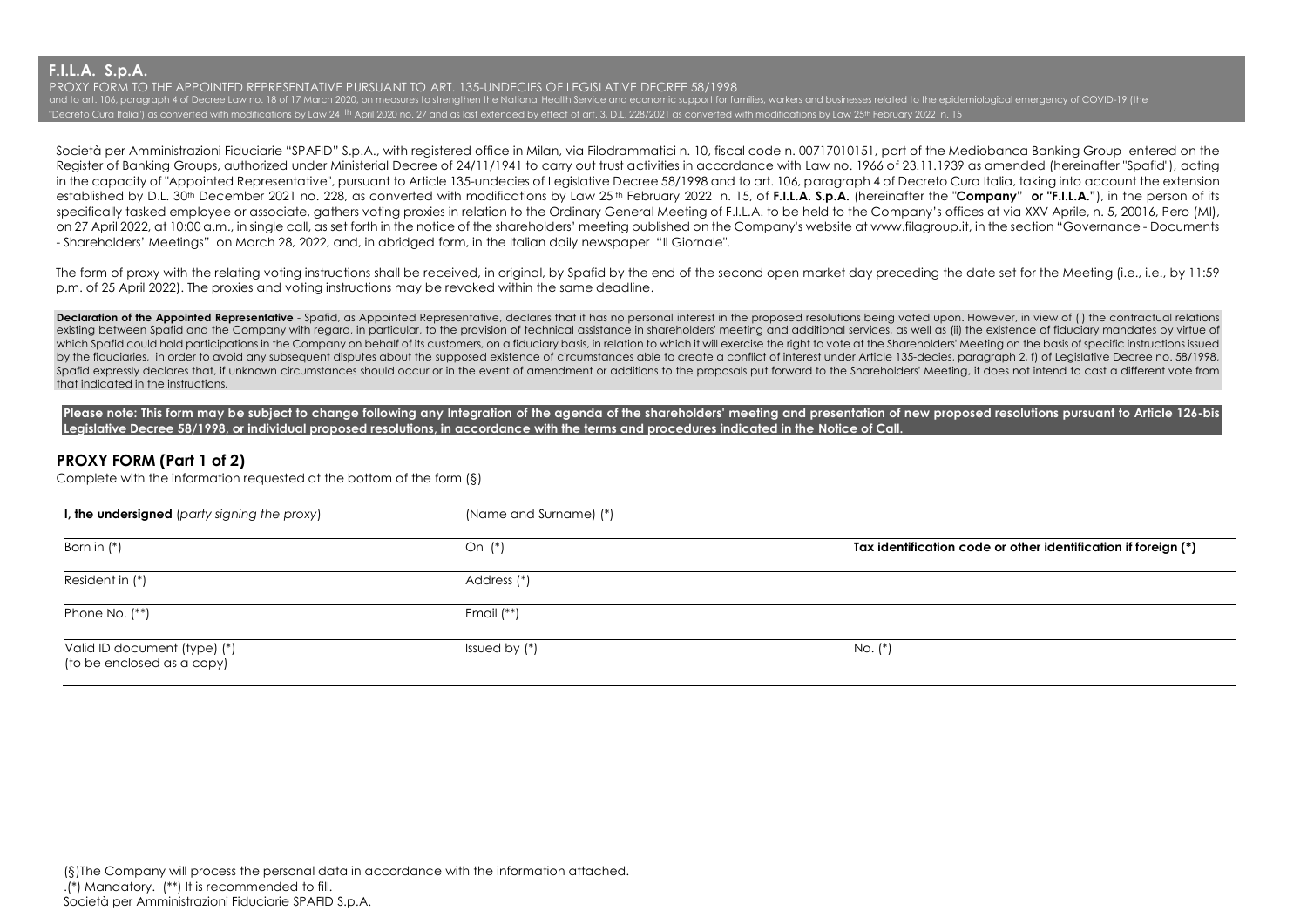## **F.I.L.A. S.p.A.** PROXY FORM TO THE APPOINTED REPRESENTATIVE PURSUANT TO ART. 135-UNDECIES OF LEGISLATIVE DECREE 58/1998

### **in quality of** (*tick the box that interests you*) (\*)

| $\sqcap$ shareholder with the right to vote | OR IF DIFFERENT FROM THE SHARE HOLDER                                                                                                               |
|---------------------------------------------|-----------------------------------------------------------------------------------------------------------------------------------------------------|
|                                             | L legal representative or subject with appropriate representation powers (copy of the documentation of the powers of representation to be enclosed) |
|                                             |                                                                                                                                                     |
|                                             |                                                                                                                                                     |

| (complete only if<br>the shareholder is<br>different from the | Name Surname / Denomination (*)                                                                 |                                                                                              |                                                                |  |  |  |  |
|---------------------------------------------------------------|-------------------------------------------------------------------------------------------------|----------------------------------------------------------------------------------------------|----------------------------------------------------------------|--|--|--|--|
|                                                               | Born in (*)                                                                                     | On $(*)$                                                                                     | Tax identification code or other identification if foreign (*) |  |  |  |  |
| proxy signatory)                                              | Registered office / Resident in (*)                                                             |                                                                                              |                                                                |  |  |  |  |
| <b>Related to</b>                                             |                                                                                                 |                                                                                              |                                                                |  |  |  |  |
| $No.$ $(*)$                                                   | F.I.L.A. shares ISIN -                                                                          | Registrated in the securities account (1) n. The art he custodian and the Securities and ABI |                                                                |  |  |  |  |
|                                                               | referred to the communication (pursuant to art. 83-sexies Legislative Decree n. 58/1998) (2) No |                                                                                              | Supplied by the intermediary:                                  |  |  |  |  |

(to be filled in with information regarding any further communications relating to deposits)

**DELEGATES SPAFID S.p.A.** to participate and vote in the Shareholders' Meeting indicated above as per the instructions provided below.

## **DECLARES**

**-** that he/she/it is aware that the proxy to the Appointed Representative might contain voting instructions even only in respect of some resolution proposals in the agenda and that in this case,

the vote shall be expressed for the sole proposals in respect of which instructions have been granted;

- to have requested from the custodian the communication for participation in the Meeting as indicated above;

- that there are no reasons for incompatibility or suspension of the exercise of voting rights.

AUTHORIZE Spafid and the Company to the treatment of his/her/its personal data for the purposes and under the terms and conditions specified in the attached information document

E

 *(Place and Date) \* (*Signature) \*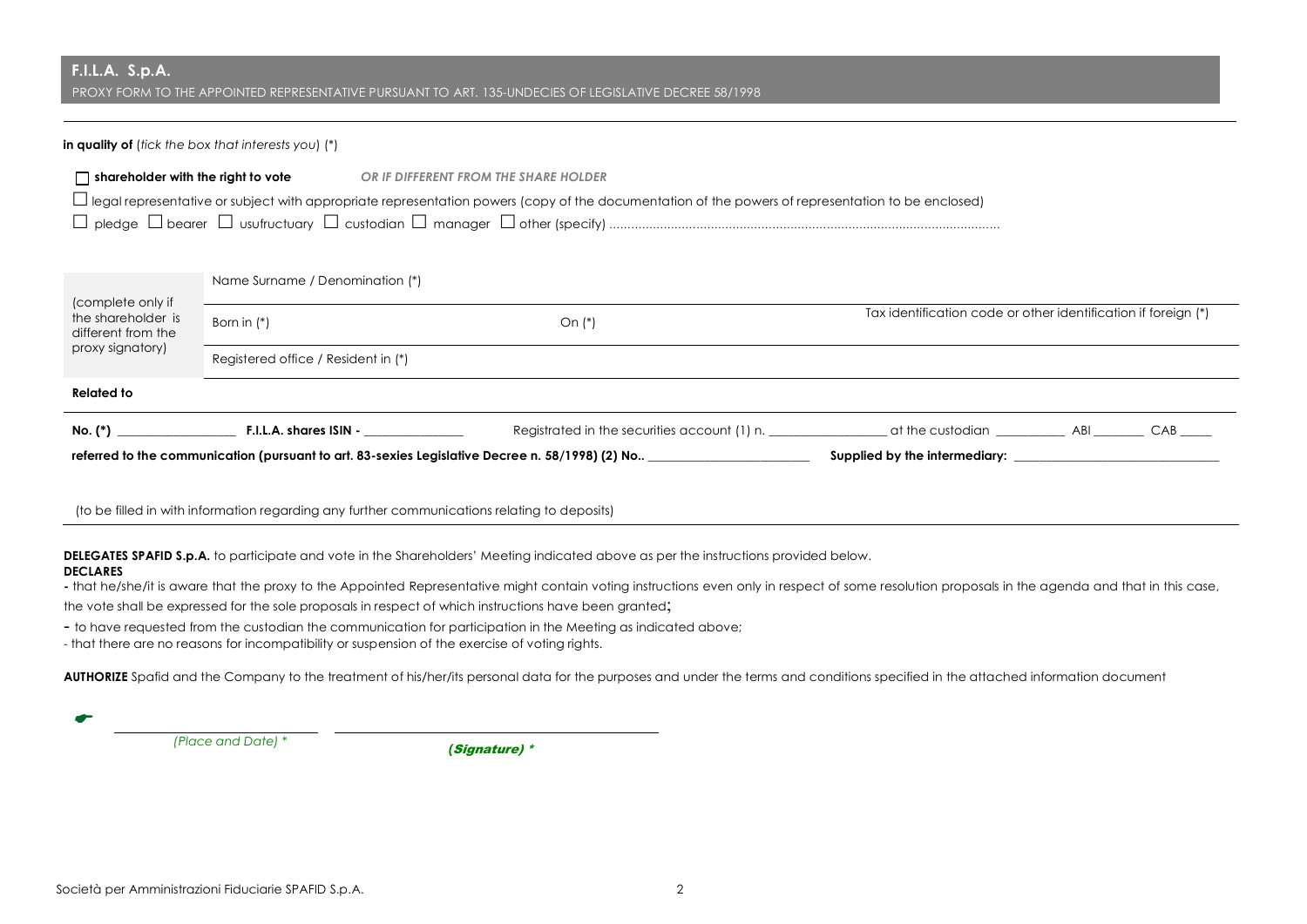## **VOTING INSTRUCTIONS (3)** (**Part 2 of 2)**

intended for the Appointed Representative only - Tick the relevant boxes

#### **The undersigned (4)** (*Personal details*)

*(indicate the holder of the right to vote only if different name and surname / denomination)* 

Hereby appoints Spafid to vote in accordance with the voting instructions given below at Ordinary General Meeting of F.I.L.A. to be held to the Company's offices at via XXV Aprile, n. 5, 20016, Pero (MI), on 27 April 2022, at 10:00 a.m., in single call.

## **RESOLUTIONS SUBJECT TO VOTING**

**1. Financial statements and consolidated financial statements; allocation of profit for the year and distribution of dividends:**

## **1.1 Approval of the separate financial statements for the year ended December 31, 2021, along with the Board of Directors' Report, the Board of Statutory Auditors' Report and the Independent Auditors' Report; presentation of the consolidated financial statements for the year ended December 31, 2021; resolutions thereon;**

| Proposal of the Board of Directors                                                                                                            |                                 |                                                     | Tick only one<br>box | $\Box$ In Favour | $\Box$ Against | ] Abstain |
|-----------------------------------------------------------------------------------------------------------------------------------------------|---------------------------------|-----------------------------------------------------|----------------------|------------------|----------------|-----------|
| If circumstances occur which are unknown or in the event of a vote on amendments or additions to the resolutions submitted to the meeting (5) |                                 |                                                     |                      |                  |                |           |
| Tick only one box                                                                                                                             |                                 | <b>Modify the instructions</b> (express preference) |                      |                  |                |           |
| $\Box$ confirms the instructions $\Box$                                                                                                       | $\Box$ revokes the instructions | □ In Favour :                                       |                      |                  | $\Box$ Against | □ Abstain |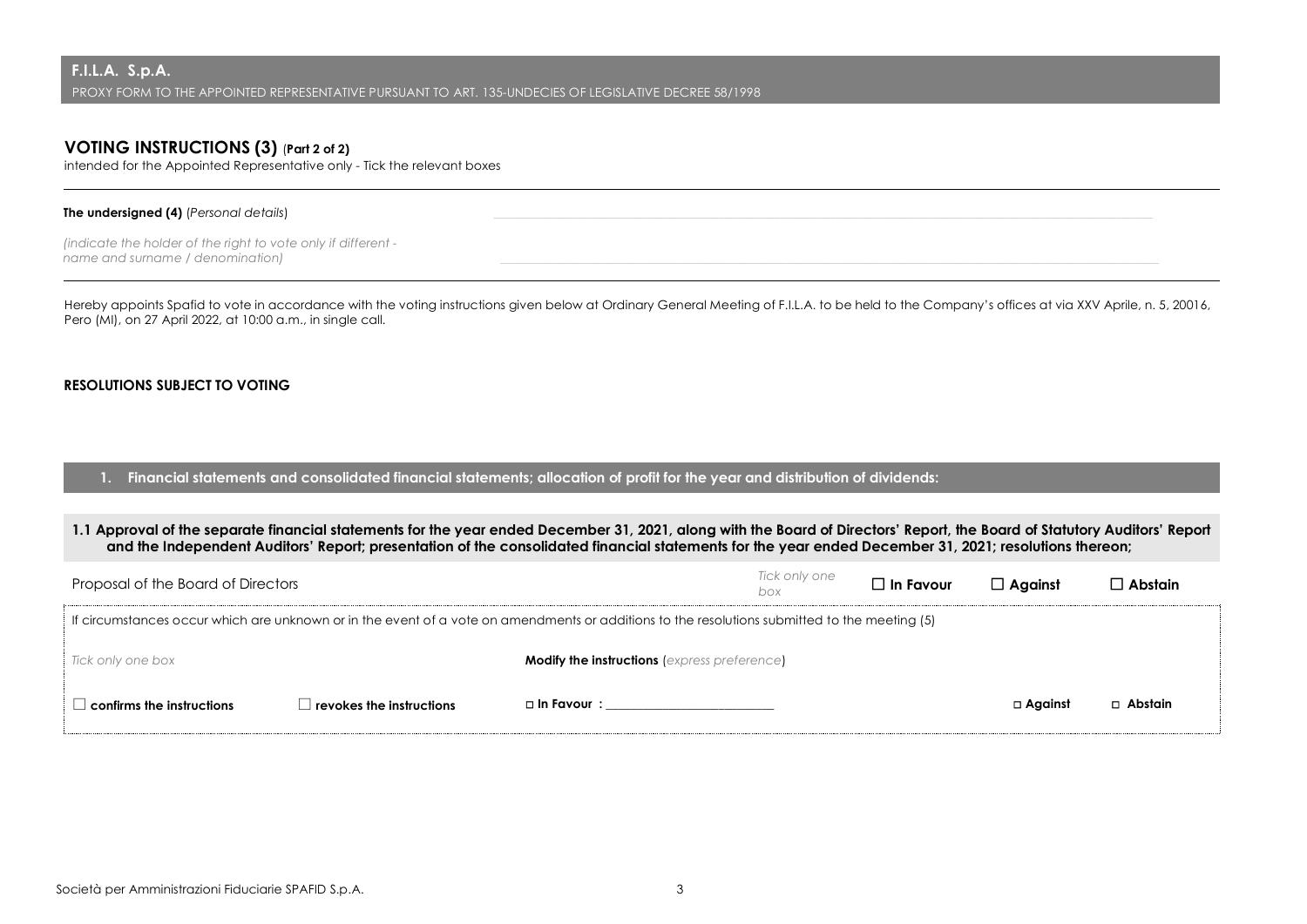# **F.I.L.A. S.p.A.**

 $^\prime$  PROXY FORM TO THE APPOINTED REPRESENTATIVE PURSUANT TO ART. 135-UNDECIES OF LEGISLATIVE DECREE 58/1998

| 1.2 Allocation of net income for the year and distribution of dividends; resolutions thereon; |                                                                                                                                               |  |  |  |                |                |  |  |  |
|-----------------------------------------------------------------------------------------------|-----------------------------------------------------------------------------------------------------------------------------------------------|--|--|--|----------------|----------------|--|--|--|
| Tick only one<br>Proposal of the Board of Directors<br>$\Box$ In Favour<br>box                |                                                                                                                                               |  |  |  | $\Box$ Against | $\Box$ Abstain |  |  |  |
|                                                                                               | If circumstances occur which are unknown or in the event of a vote on amendments or additions to the resolutions submitted to the meeting (5) |  |  |  |                |                |  |  |  |
| <b>Modify the instructions</b> (express preference)<br>Tick only one box                      |                                                                                                                                               |  |  |  |                |                |  |  |  |
| $\mid$ confirms the instructions                                                              | $\Box$ revokes the instructions                                                                                                               |  |  |  | $\Box$ Against | □ Abstain      |  |  |  |

## **2. Remuneration Policy and Report:**

## **2.1 approval of the first section of the Remuneration Policy and Report (i.e. remuneration policy for the year 2022) as per Article 123-ter, paragraphs 3-bis and 3-ter, of Legislative Decree No. 58 of February 24, 1998;**

| Proposal of the Board of Directors                                                                                                            |                                 |                                                     | Tick only one<br>box | $\Box$ In Favour | $\Box$ Against | $\Box$ Abstain |
|-----------------------------------------------------------------------------------------------------------------------------------------------|---------------------------------|-----------------------------------------------------|----------------------|------------------|----------------|----------------|
| If circumstances occur which are unknown or in the event of a vote on amendments or additions to the resolutions submitted to the meeting (5) |                                 |                                                     |                      |                  |                |                |
| Tick only one box                                                                                                                             |                                 | <b>Modify the instructions</b> (express preference) |                      |                  |                |                |
| $\Box$ confirms the instructions $\Box$                                                                                                       | $\Box$ revokes the instructions | □ In Favour :                                       |                      |                  | □ Against      | □ Abstain      |

## **2.2 consultative vote on the second section of the Remuneration Policy and Report (i.e. remuneration report for the year 2021) as per Article 123-ter, paragraph 6, of Legislative Decree No. 58 of February 24, 1998.**

| Proposal of the Board of Directors                                                                                                            |                                  |                                                     | Tick only one<br>box | $\Box$ In Favour | $\Box$ Against | $\Box$ Abstain |
|-----------------------------------------------------------------------------------------------------------------------------------------------|----------------------------------|-----------------------------------------------------|----------------------|------------------|----------------|----------------|
| If circumstances occur which are unknown or in the event of a vote on amendments or additions to the resolutions submitted to the meeting (5) |                                  |                                                     |                      |                  |                |                |
| Tick only one box                                                                                                                             |                                  | <b>Modify the instructions</b> (express preference) |                      |                  |                |                |
| $\mathsf{l}$ confirms the instructions                                                                                                        | $\vert$ revokes the instructions |                                                     |                      |                  | □ Against      | $\Box$ Abstain |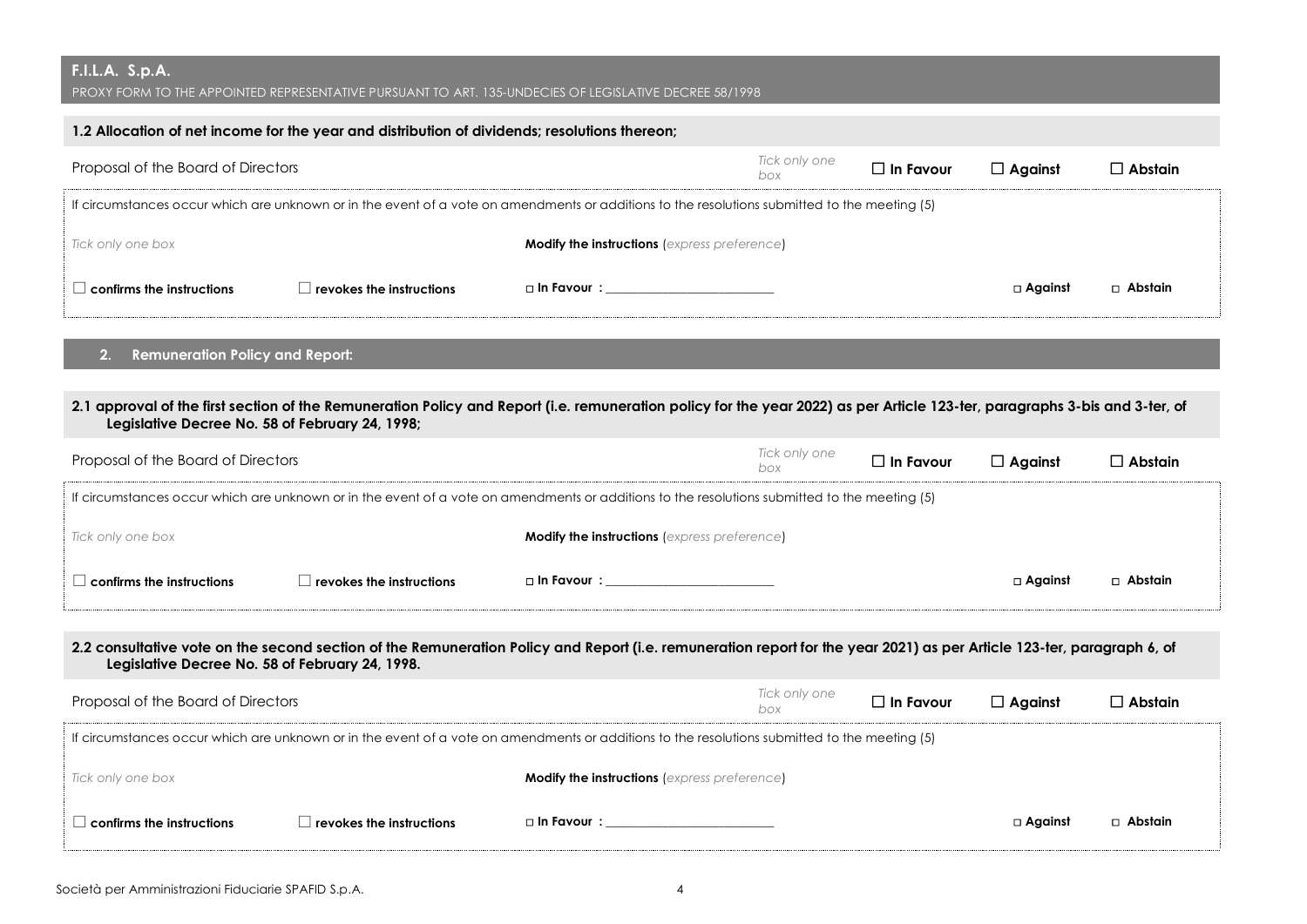**3. Authorisation to purchase and dispose of treasury shares, subject to revocation of the previous authorisation granted by the Shareholders' Meeting of April 27, 2021 for any portion not executed; resolutions thereon.**

| Proposal of the Board of Directors                                                                                                            |                                  |                                                     | Tick only one<br>box | $\Box$ In Favour | $\Box$ Against | $\Box$ Abstain |
|-----------------------------------------------------------------------------------------------------------------------------------------------|----------------------------------|-----------------------------------------------------|----------------------|------------------|----------------|----------------|
| If circumstances occur which are unknown or in the event of a vote on amendments or additions to the resolutions submitted to the meeting (5) |                                  |                                                     |                      |                  |                |                |
| Tick only one box                                                                                                                             |                                  | <b>Modify the instructions</b> (express preference) |                      |                  |                |                |
| $\Box$ confirms the instructions                                                                                                              | $\perp$ revokes the instructions | $\Box$ In Favour $\colon$                           |                      |                  | $\Box$ Against | □ Abstain      |

**4. Incentive plan for the period 2022-2026 concerning ordinary shares of F.I.L.A., called "2022-2026 Performance Shares Plan" reserved to employees and/or Senior Directors of F.I.L.A. - Fabbrica Italiana Lapis ed Affini S.p.A. and/or other Group companies; resolutions thereon**

| Proposal of the Board of Directors                                                                                                            |                                 |                                                     | Tick only one<br>box | $\Box$ In Favour | $\Box$ Against    | ] Abstain |
|-----------------------------------------------------------------------------------------------------------------------------------------------|---------------------------------|-----------------------------------------------------|----------------------|------------------|-------------------|-----------|
| If circumstances occur which are unknown or in the event of a vote on amendments or additions to the resolutions submitted to the meeting (5) |                                 |                                                     |                      |                  |                   |           |
| Tick only one box                                                                                                                             |                                 | <b>Modify the instructions (express preference)</b> |                      |                  |                   |           |
| $\Box$ confirms the instructions $\Box$                                                                                                       | $\Box$ revokes the instructions | $\Box$ In Favour $\colon$                           |                      |                  | $\square$ Against | □ Abstain |

 *(Place and Date) \* (*Signature) \*

E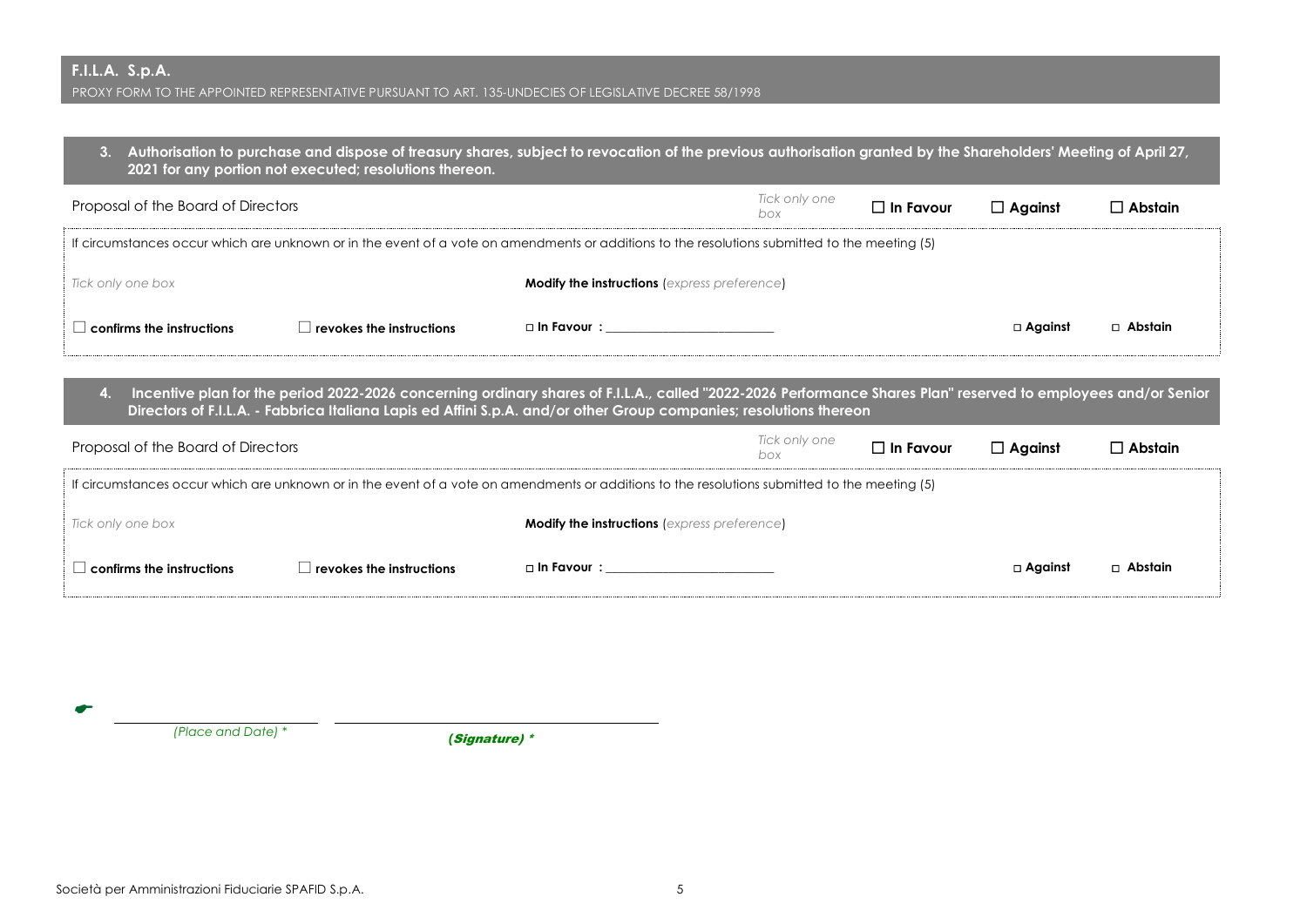## **DIRECTORS' LIABILITY ACTION**

In case of vote on a directors' liability action pursuant to art. 2393, paragraph 2, of the civil code, proposed by the shareholders on the occasion of the approval of the financial statements, the undersigned appoints the Appointed Representative to vote as follows:

 $\bullet$ 

*Tick only one box* \* **In Favour** \* **Against** \* **Abstain**

 *(Place and Date) \* (*Signature) \*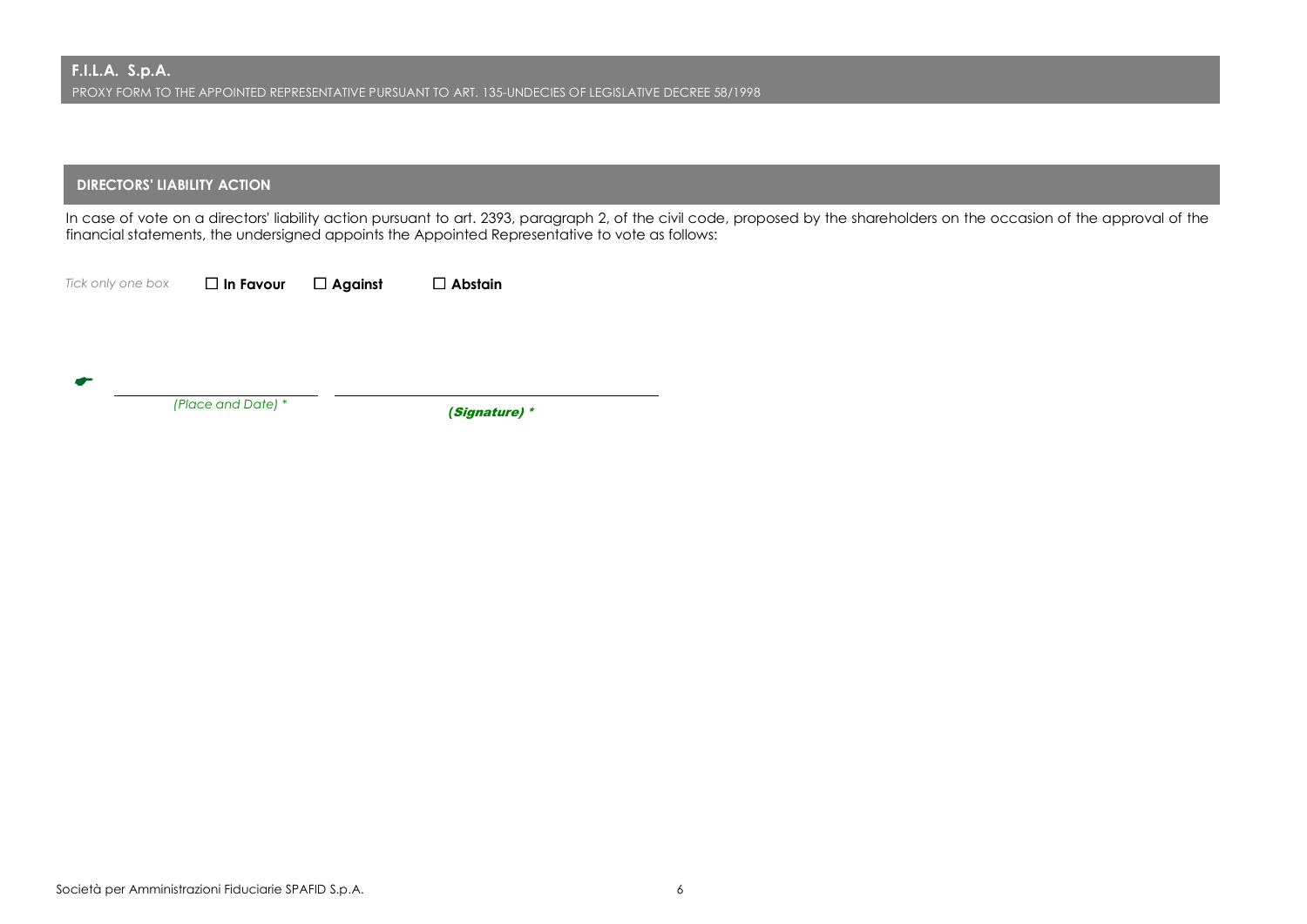#### **INSTRUCTIONS FOR THE FILLING AND SUBMISSION**

#### **The person entitled to do so must request the depositary intermediary to issue the communication for participation in the shareholders' meeting referred to the Art. 83-sexies, Legislative Decree 58/1998)**

- (1) Indicate the number of the securities custody account and the denomination of the depositary intermediary. The information can be obtained from the account statement provided by the intermediary.
- (2) Indicate the Communication reference for the Shareholders' Meeting issued by the depositary intermediary upon request from the person entitled to vote.
- (3) Pursuant to Article 135-undecies, paragraph 3, of Legislative Decree no. 58/1998, "The shares for which the proxy was granted, in full or in part, are counted for the purposes of determining that the meeting has been validly convened. In relation to proposals for which voting instructions were not given, the shareholder's shares do not count towards the calculation of the majority and the proportion of capital required for the approval of resolutions."
- (4) Specify the name and surname/denomination of the holder of voting rights (and the signatory of the Proxy Form and voting instructions, if different).
- (5) With reference to every items of the Agenda, if significant circumstances occur which are unknown at the time of granting the proxy (i.e. absence of proposals of the Board of Directors or absence of proposals indicated by the proposer in the terms of the law and issued by the Company), or if amendments or additions are made to the proposed resolutions put forward to the meeting and which cannot be notified to the proxy grantor, it is possible to choose from the following options: a) confirmation of the voting instruction already expressed; b) modification of the voting instruction already expressed; c) revocation of the voting instruction already expressed. In case no choise is effected by the delegating party, will, as far as possible, confirm the voting instructions given in the main section. If it is not possible to vote according to the instructions given, Spafid will abstain on these matters.

The form of proxy with the relating voting instructions shall be received, in original, by Spafid by the end of the second open market day preceding the date set for the Meeting, **i.e., by 11:59 p.m. of 25 April 2022, together with**:

\_\_\_\_\_\_\_\_\_\_\_\_\_\_\_\_\_\_\_\_\_\_\_\_\_\_\_\_\_\_\_\_\_\_\_\_\_\_\_\_\_\_\_\_\_\_\_\_\_\_\_\_\_\_\_\_\_\_\_\_\_\_\_\_\_\_\_\_\_\_\_\_\_\_\_\_\_\_\_\_\_\_\_\_\_\_\_\_\_\_\_\_\_\_\_\_\_\_\_\_\_\_\_\_\_\_\_\_\_\_\_\_\_\_\_\_\_\_\_\_\_\_\_\_\_\_\_\_\_\_\_\_\_\_\_\_\_\_\_\_\_\_\_\_\_\_\_\_\_\_\_\_\_\_\_\_\_\_\_\_\_\_\_\_\_\_\_\_\_\_\_\_\_\_\_\_\_\_\_\_\_\_

- a copy of an identification document with current validity of the proxy grantor or
- in case the proxy grantor is a legal person, a copy of an identification document with current validity of the interim legal representative or other person empowered with suitable powers, together with adequate documentation to state its role and powers

by one or other of the following two methods:

- i) transmission of an electronically reproduced copy (PDF) to the certified email address assemblee2022@pec.spafid.it (subject line "Proxy for F.I.L.A. 2022 Shareholders' Meeting") from one's own certified email address (or, failing that, from one's own ordinary email address, in which case the proxy with voting instructions must be signed with a qualified or digital electronic signature);
- transmission of the original, by courier or registered mail with return receipt, to the following address: Spafid S.p.A., Foro Buonaparte 10, 20121 Milan (Ref. "Proxy for F.I.L.A. 2022 Shareholders' Meeting"), **sending a copy reproduced electronically (PDF**) in advance by ordinary e-mail to assemblee2022@pec.spafid.it (subject line: "Proxy for F.I.L.A. 2022 Shareholders' Meeting")

N.B. For any additional clarification regarding the issue of proxies (and in particular regarding how to complete and send the proxy form and voting instructions), authorized to participate in the general meeting can contact Spafid S.p.A. by email to the following address confidential@spafid.it or by phone at the following telephone numbers (+39) 02.80687319 – 02.80687335 (during open office hours from 9:00 a.m. to 5:00 p.m.).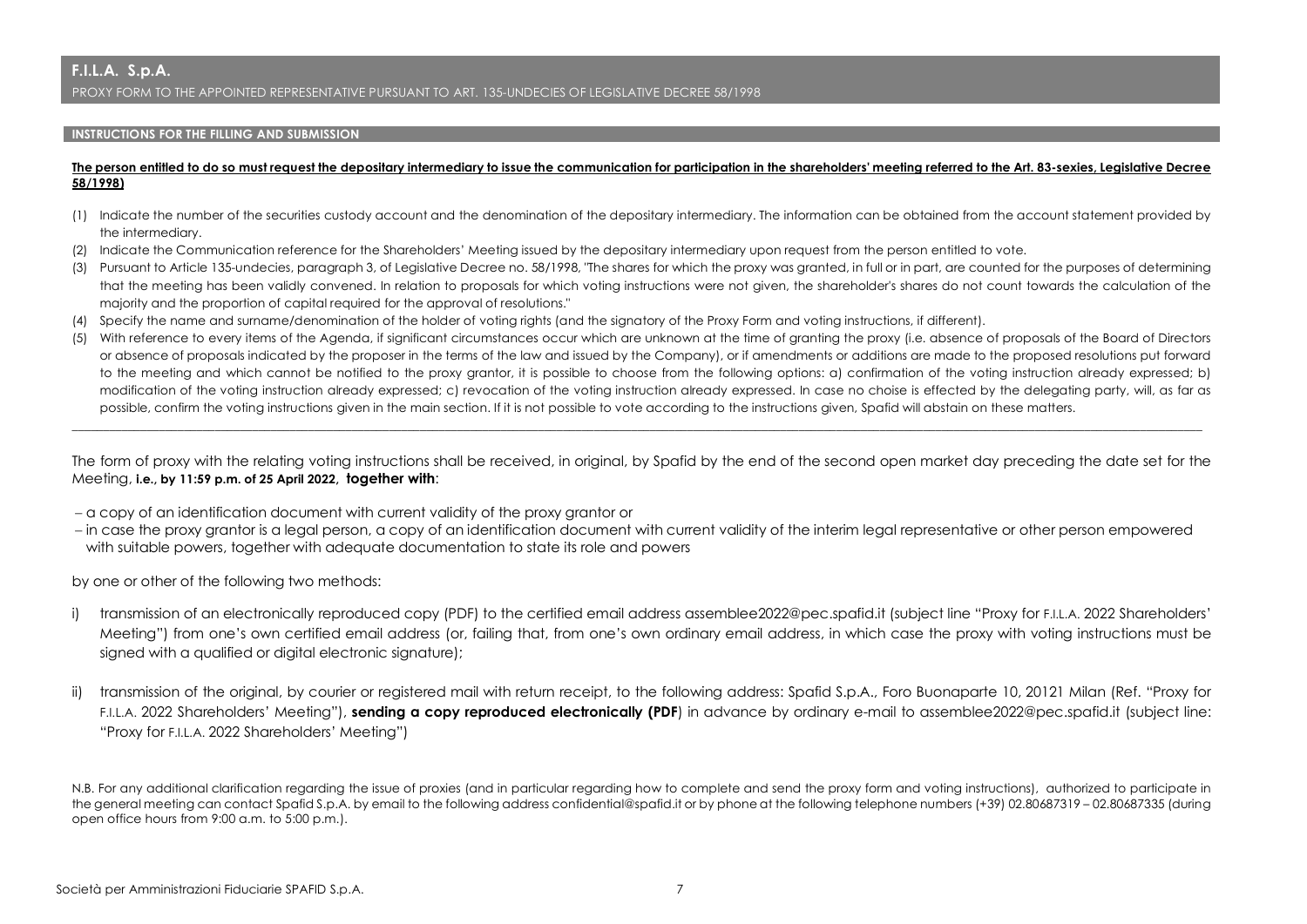#### **INFORMATION NOTICE PURSUANT TO ARTICLES 13 AND 14 OF REGULATION EU 2016/679 AND CURRENT NATIONAL LEGISLATION ON PROTECTION OF PERSONAL DATA**

Pursuant to Regulation EU 2016/679 (hereinafter "**GDPR Regulation**" or "**GDPR**") and current national legislation on data protection (hereinafter, together with GDPR, "**Privacy Legislation**"), Spafid S.p.A. with registered office in Milan, Via Filodrammatici 10 (hereinafter the "**Company**" or "**the Controller**") as data controller, is required to an information notice on the use of personal data.

#### **a) Purpose of the processing and why your personal data is required**

All personal data are processed, in compliance with legal provisions and privacy obligations, for activities strictly connected and necessary for the following purposes: (i) purposes that are strictly connected and functional to the execution of contractual obligations, arising from the mandate conferred by the Delegator (or his representative) to the Appointed Representative, concerning representation at the Shareholders' Meeting and the expression of the vote; (ii) purposes connected with law obligations, regulations, European laws, and instructions from competent Authorities or Supervisory and control or bodies. The provision of personal data for such purposes is mandatory. Failure to provide your data will make it impossible for the Company to allow the delegate to participate in the Shareholders' Meeting.

### **b) Legal ground**

Legal ground is compliance with laws, execution of contractual obligations or express consent of the data subject.

#### **c) Processing logics**

The processing of your personal data will take place in compliance with the provisions of the Privacy Law, by means of paper, computer or telematic tools, with logic strictly related to the purposes indicated and, in any case, with methods suitable to guarantee security and confidentiality in accordance with the Privacy Law.

#### **d) Categories of data processed**

In relation to the purposes described above, the Company processes Your personal data (such as i.e. name, surname, address, telephone number, email address, date of birth, identity card, fiscal code, nationality).

#### **e) Communication and dissemination of data**

In order to achieve the purposes listed under letter a). Your personal data will be communicated to the Company employees acting as autorhized encharged of processing. Moreover, your data may be communicated to: a) other Group companies and to subjects that provide support services for the execution of the contract; b) the Issuer of financial instruments in relation to which proxy is conferred, for the fulfilments inherent to representation in the shareholders' meeting and the expression of the vote, the recording and updating of the shareholders' register; c) other subjects, in fulfilment of an obligation of law, regulation or Community legislation, or on the basis of provisions given by Authorities legitimated to do so by law or by supervisory and control bodies. A full and updated list of Group Companies and/or third parties that might receive Your personal data is available at www.spafid.it - "Privacy" section. Your personal data might be transmitted outside the European Union only following an adequacy decision by the European Commission or in presence of adequate safeguards under Privacy Regulation (including binding corporate rules and standard data protection clauses).

Personal data processed by the Company are not subject to dissemination.

#### **f) Data retention**

In accordance with the principles of proportionality and necessity, personal data will be stored in a form that allows the data subject identification for a period of time not exceeding the achievement of the purposes for which they where processed, therefore taking into account:

- the need to continue to retain personal data collected for the purpose of offering the services agreed with the user or protecting the legitimate interest of the Controller, as described in the abovementioned purposes,

- the existence of specific regulatory or contractual obligations that require data processing and retention for specific periods of time. The Company adopts reasonable measures to guarantee that incorrect personal data are corrected or deleted.

#### **g) Rights of the data subject**

Data subjects have the right at any time to obtain from the Controller confirmation as to whether personal data concerning him or her are being processed, and to know the content and source, verify their accuracy or request their integration or update, or correction (artt. 15 and 16 of GDPR).Moreover, data subjects have the right to request erasure, restriction of processing, withdrawal of consent, data portability and to complain with the supervisory authority and to oppose themselves in any case, on legitimate grounds, to their processing (art. 17 et seq. of GDPR). These rights may be exercised by written communication accompanied by a valid identity document of the person concerned to be sent to: privacy\_emittenti@spafid.it. The Controller, directly or through designated units, shall process your request and provide you, without undue delay, with the information on the action taken in respect of your request.

#### **h) Controller and Data Protection Officer**

The data controller is Società per Amministrazioni Fiduciarie "Spafid" S.p.A. with Headquarters at 10, Via Filodrammatici, Milan. Spafid has designated the Group's Data Protection Officer as the Data Protection Officer. The Data Protection Officer may be contacted at the following addresses:

- DPO.mediobanca@mediobanca.com
- dpomediobanca@pec.mediobanca.com

Fiduciarie

Società per Amministrazioni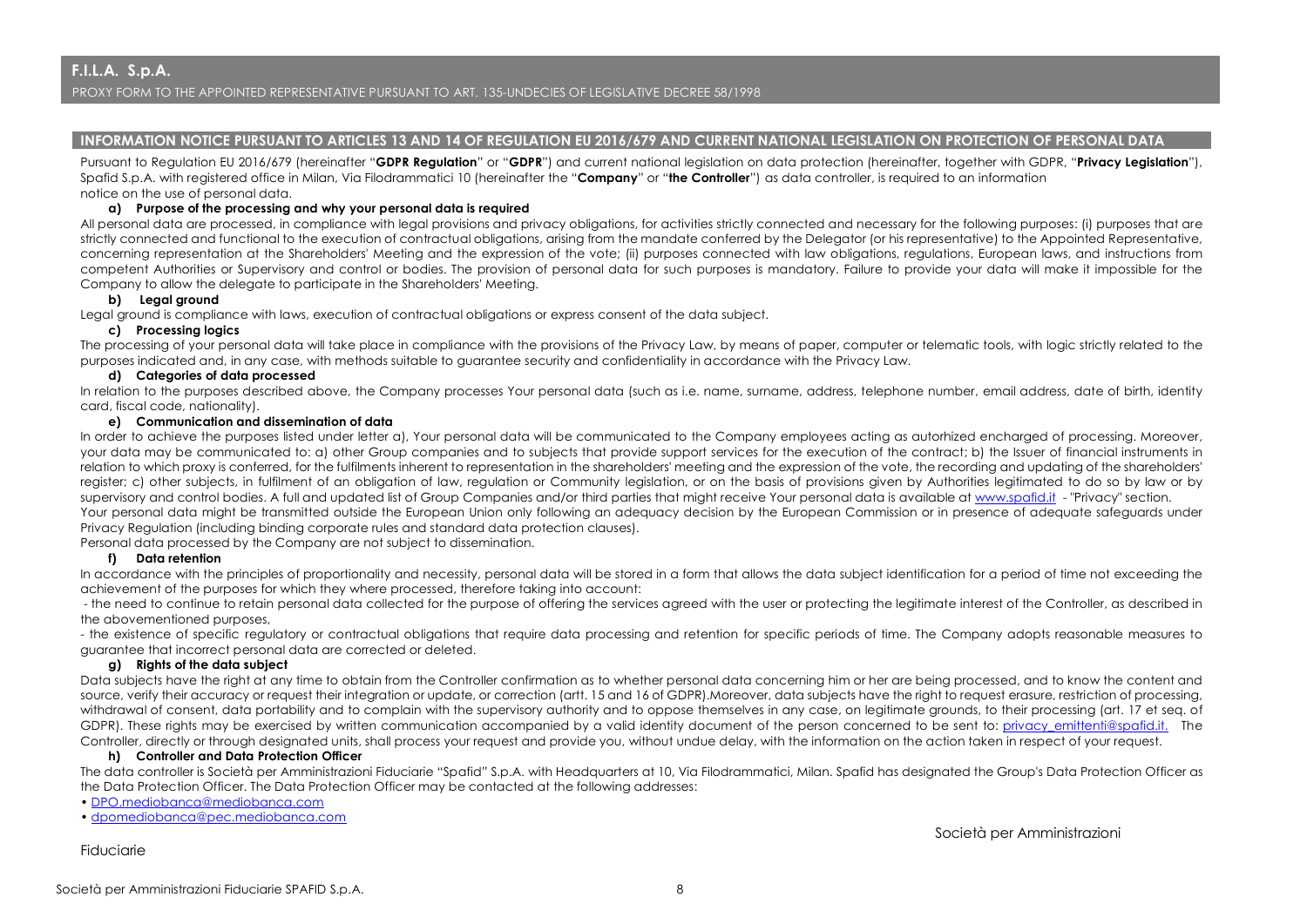" SPAFID" S.p.A.

#### **PRIVACY STATEMENT PURSUANT TO ARTT. 13 AND 14 OF EUROPEAN REGULATION 2016/679 ("GDPR")**

F.I.L.A. - Fabbrica Italiana Lapis ed Affini S.p.A., with registered office in Via XXV Aprile N. 5, Pero, Milan, as Data Controller, wishes to provide the participants to the Shareholders' Meeting (Data subjects) with the following information on the processing of their personal data.

#### **A) Purposes and means of the data processing.**

Personal data (name, surname, participation of the data subject or person for whom the data subject acts, activities carried out by the data subject during the meeting) will be collected and processed exclusively for the purposes of verifying the correct presentation of slates and the proper constitution of the meeting, the verification of the identity and right to attend of those present, as well as the execution of further compulsory shareholders' meeting and corporate formalities. During the meeting, the data is also processed using an audio recording system in order to facilitate minute-taking. The audio recording will not be disclosed. All data, as well as audio and video supports, will be stored together with the documents produced during the meeting in order to document that transcribed in the minutes. The personal data will be processed by automated or manual means, in compliance with the principles established by the EU Regulation and in such a way as to protect the confidentiality of the data subject and his/her rights.

#### **B) Mandatory or optional provision of data**

The provision of the personal data requested, for the processing purposes and methods specified above, is necessary to verify the correct presentation of the slates and participation at the shareholders' meeting, as well as for related fulfillments.

#### **C) Consequences in case of refusal**

Non or partial disclosure of personal data may result in the non-admission of the data subject to the presentation of slates and participation at the shareholders' meeting, and the impossibility of fulfilling obligations prescribed by current regulations and/or contracts.

#### **D) Possible recipients**

1) The personal data collected may be communicated, within the limits strictly pertinent to the obligations and purposes referred to under point A), in relation to the fulfilment of legal and/or regulatory obligations (taking into account that the Company is listed on a regulated market and therefore subject to additional information requirements and obligations). Personal data may be disclosed only within the limits and in relation to any obligations established by law and/or regulations.

2) The employees and consultants of the Data Controller, in charge of supervising and/or carrying out the fulfillment of the compulsory shareholders' meeting and corporate formalities, may become aware of the personal data collected.

#### **E) Rights of the data subject**

The data subject may at any time exercise his or her rights vis-à-vis the data controller, pursuant to Articles 15 to 22 of the EU Requlation, i.e. the right to access his or her data, verify its origin, request its updating, rectification, amendment or cancellation, as well as to oppose its processing for legitimate reasons. Rights can be exercised by contacting the F.I.L.A. - Fabbrica Italiana Lapis ed Affini S.p.A. Corporate Office by registered letter, fax or e-mail (amministrazione@pec.fila.it).

#### **F) Data controller**

F.I.L.A. - Fabbrica Italiana Lapis ed Affini S.p.A. - Via XXV Aprile No. 5, 20016 Pero (MI)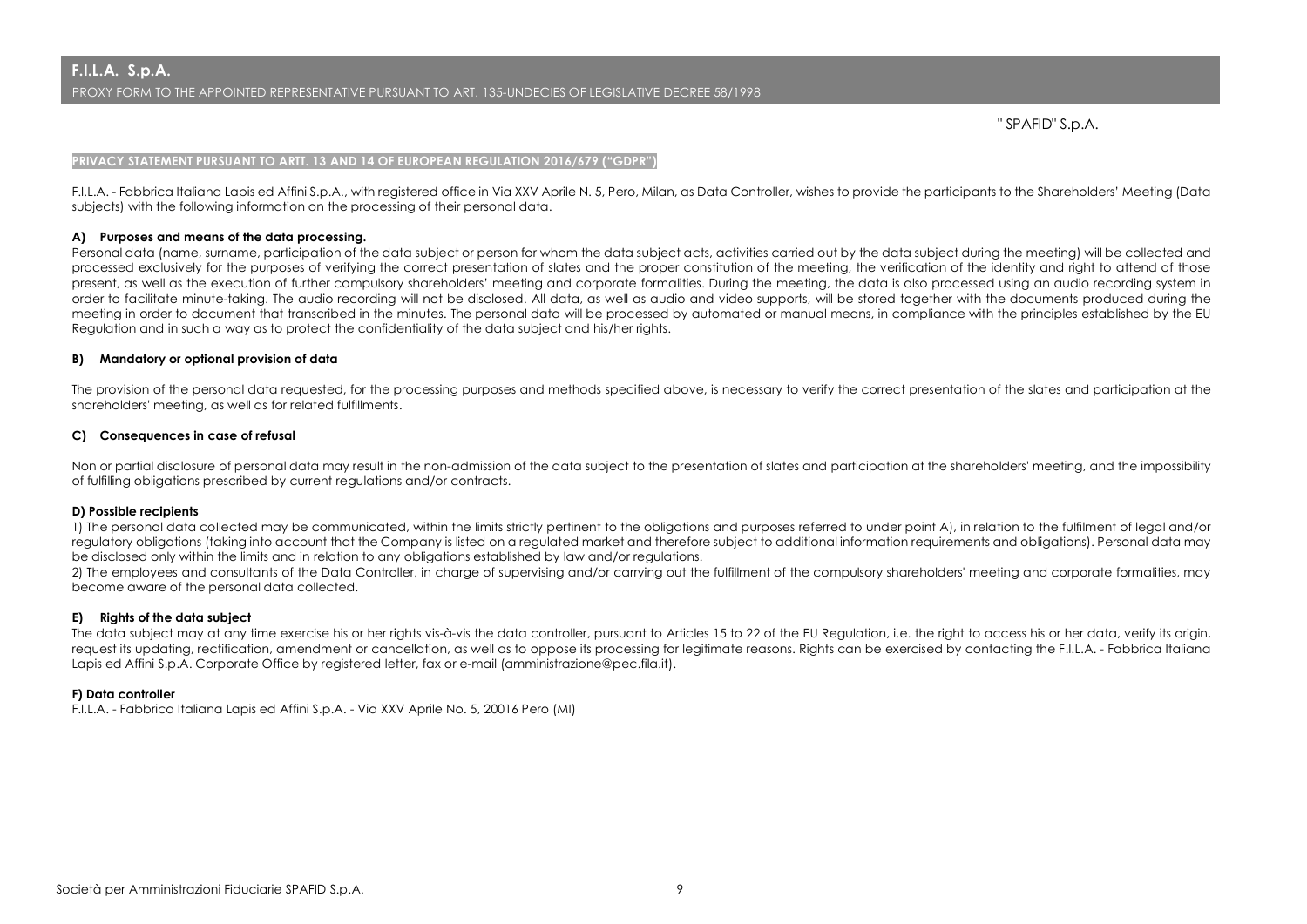#### **Legislative Decree no. 58/1998**

#### **Article 126-***bis*

### **(Integration of the agenda of the shareholders' meeting and presentation of new proposed resolutions)**

1. Shareholders, who individually or jointly account for one fortieth of the share capital may ask, within ten days of publication of the notice calling the shareholders' meeting, or within five days in the event of calling the meeting in accordance with article 125-bis, subsection 3 or article 104, subsection 2, for the integration of the list of items on the agenda, specifying in the request, the additional items they propose or presenting proposed resolution on items already on the agenda. The requests, together with the certificate attesting ownership of the share, are presented in writing, by correspondence or electronically, in compliance with any requirements strictly necessary for the identification of the applicants indicated by the company. Those with voting rights may individually present proposed resolutions in the shareholders' meeting. For cooperative companies the amount of the capital is determined by the statutes also in derogation of article 135.

2. Integrations to the agenda or the presentation of further proposed resolutions on items already on the agenda, in accordance with subsection 1, are disclosed in the same ways as prescribed for the publication of the notice calling the meeting, at least fifteen days prior to the date scheduled for the shareholders' meeting. Additional proposed resolutions on items already on the agenda are made available to the public in the ways pursuant to article 125-ter, subsection 1, at the same time as publishing news of the presentation. Terms are reduced to seven days in the case of shareholders' meetings called in accordance with article 104, subsection 2 or in the case of a shareholders' meeting convened in accordance with article 125-bis, subsection 3.

3. The agenda cannot be supplemented with items on which, in accordance with the law, the shareholders' meeting resolved on proposal of the administrative body or on the basis of a project or report prepared by it, other than those specified under article 125-ter, subsection 1.

4. Shareholders requesting integration in accordance with subsection 1 shall prepare a report giving the reason for the proposed resolutions on the new items for which it proposes discussion or the reason relating to additional proposed resolutions presented on items already on the agenda. The report is sent to the administrative body within the final terms for presentation of the request for integration. The administrative body makes the report available to the public, accompanied by any assessments, at the same time as publishing news of the integration or presentation, in the ways pursuant to article 125-ter, subsection 1.

5. If the administrative body, or should it fail to take action, the board of auditors or supervisory board or management control committee fail to supplement the agenda with the new items or proposals presented in accordance with subsection 1, the court, having heard the members of the board of directors and internal control bodies, where their refusal to do so should prove to be unjustified, orders the integration by decree. The decree is published in the ways set out by article 125-ter, subsection 1.

## **Article 135-***decies*

## **(Conflict of interest of the representative and substitutes)**

1. Conferring proxy upon a representative in conflict of interest is permitted provided that the representative informs the shareholder in writing of the circumstances giving rise to such conflict of interest and provided specific voting instructions are provided for each resolution in which the representative is expected to vote on behalf of the shareholder. The representative shall have the onus of proof regarding disclosure to the shareholder of the circumstances giving rise to the conflict of interest. Article 1711, second subsection of the Italian Civil Code does not apply.

2. In any event, for the purposes of this article, conflict of interest exists where the representative or substitute:

- a) has sole or joint control of the company, or is controlled or is subject to joint control by that company;
- b) is associated with the company or exercises significant influence over that company or the latter exercises significant influence over the representative;
- c) is a member of the board of directors or control body of the company or of the persons indicated in paragraphs a) and b);
- d) is an employee or auditor of the company or of the persons indicated in paragraph a);
- e) is the spouse, close relative or is related by up to four times removed of the persons indicated in paragraphs a) to c);
- f) is bound to the company or to persons indicated in paragraphs a), b), c) and e) by independent or employee relations or other relations of a financial nature that compromise independence.

3. Replacement of the representative by a substitute in conflict of interest is permitted only if the substitute is indicated by the shareholder. In such cases, subsection 1 shall apply. Disclosure obligations and related onus of proof in any event remain with the representative.

4. This article shall also apply in cases of share transfer by proxy.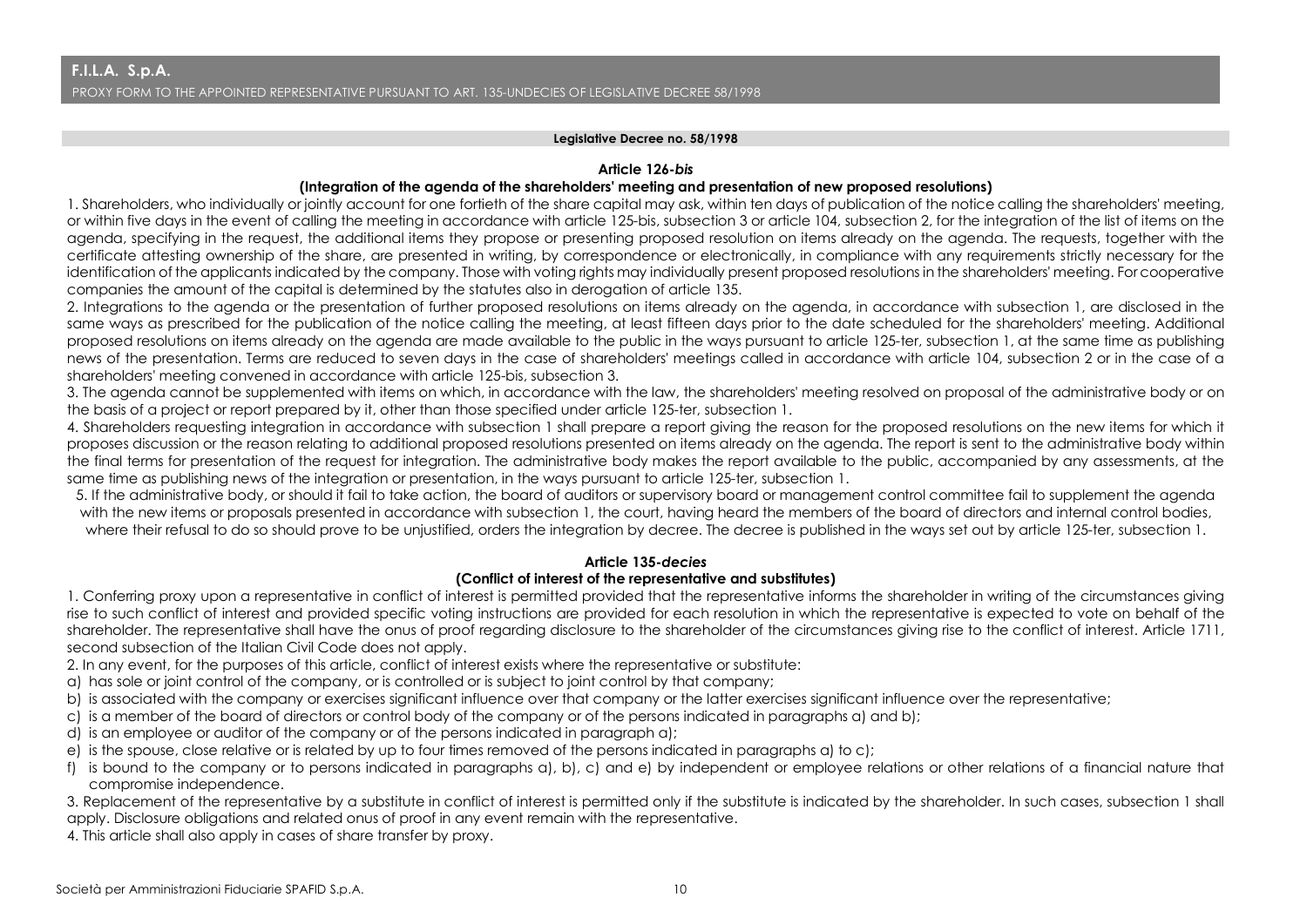## **Article 135-***undecies* **(Appointed representative of a listed company)**

1. Unless the Articles of Association decree otherwise, companies with listed shares designate a party to whom the shareholders may, for each shareholders' meeting and within the end of the second trading day prior to the date scheduled for the shareholders' meeting, including for callings subsequent to the first, a proxy with voting instructions on all or some of the proposals on the agenda. The proxy shall be valid only for proposals on which voting instructions are conferred.

2. Proxy is conferred by signing a proxy form, the content of which is governed by a Consob regulation. Conferring proxy shall be free of charge to the shareholder. The proxy and voting instructions may be cancelled within the time limit indicated in subsection 1.

3. Shares for which full or partial proxy is conferred are calculated for the purpose of determining due constitution of the shareholders' meeting. With regard to proposals for which no voting instructions are given, the shares are not considered in calculating the majority and the percentage of capital required for the resolutions to be carried. 4. The person appointed as representative shall any interest, personal or on behalf of third parties, that he or she may have with respect to the resolution proposals on the agenda. The representative must also maintain confidentiality of the content of voting instructions received until scrutiny commences, without prejudice to the option of disclosing such information to his or her employees or collaborators, who shall also be subject to confidentiality obligations. The party appointed as representative may not be assigned proxies except in compliance with this article.

5. By regulation pursuant to subsection 2, Consob may establish cases in which a representative failing to meet the indicated terms of Article 135-*decies* may express a vote other than that indicated in the voting instructions.

## **Civil Code**

## **Art. 2393 (Directors liability action)**

1. The liability action against the directors is started upon resolution of the meeting also when the company is in liquidation.

2. The resolution concerning the directors' liability can be adopted on the occasion of the discussion of the financial statements, although not indicated in the item of the agenda, when it concerns circumstances occurred in the same financial year.

3. The liability action can also be started upon resolution of the Supervisory Board adopted by two thirds of its members.

4. The action must be started within five years from the termination of office of the director.

5. The resolution concerning the directors' liability action implies the revocation from office of the directors against whom it is started, provided that it is approved by at least one fifth of the share capital. In this case the meeting provides for their replacement.

6. The company can waive the directors' liability action and can compromise, provided that the waiver and the settlement are expressly approved by the meeting and provided also that a minority of shareholders representing at least one fifth of the share capital does not vote against or, in case of issuers of financial instruments widely distributed among the public, at least one twentieth of the share capital or the different quantity provided for by the by-laws for the exercise of the directors' liability action pursuant to first and second paragraph of art. 2393-*bis*.

## **Decree Law no. 18 of 17 March 2020 (as converted with modification by Law 24th April 2020 no. 27 and as extended by effect of art. 3, D.L. 228/2021 as converted with modifications by Law 25th February 2022 n. 15)**

## **Article 106 (Rules for the conduct of shareholders' meetings)**

[...] 4. Companies with listed shares may appoint the representative required by Article 135-undecies of Legislative Decree No. 58 of February 24, 1998, even if the Bylaws provide otherwise. The same companies may also provide in the notice of call that attendance at the shareholders' meeting shall take place exclusively through the Appointed representative designated pursuant to article 135-undecies of legislative decree no. 58 of 24 February 1998; the aforementioned Appointed representative may also be granted proxies or sub- proxies pursuant to article 135-novies of legislative decree no. 58 of 24 February 1998, as an exception to article 135-undecies, paragraph 4, of the same decree.